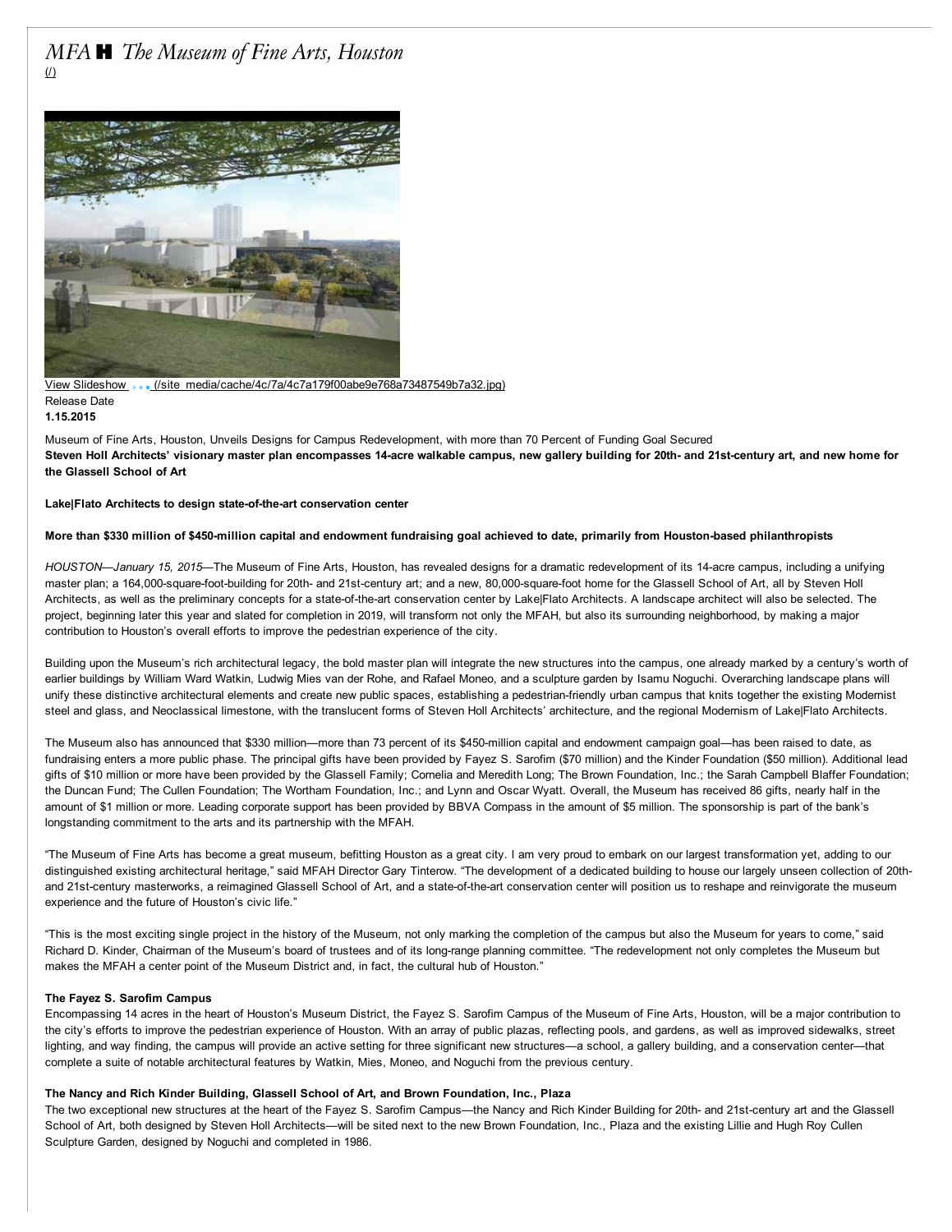At the northeast edge of the campus, across from the glass-and-steel structure of the Mies-designed Caroline Wiess Law Building (1958/74) and stone facade of Moneo's Audrey Jones Beck Building (2000), Steven Holl Architects' largely translucent and transparent exhibition building will stand in complementary contrast to these structures. Punctuated by seven vertical gardens with reflecting pools at ground level, the new gallery building dedicated to 20th- and 21st- century art will be porous to the landscape on all sides. The interior spaces are naturally lit under a "luminous canopy" roof, its concave curves in deliberate response to the billowing clouds that fill the "big sky" of Texas. The building's curved, etched glass exterior provides natural light to the galleries and emits a soft glow at night.

Two floors of galleries will circle a three-level atrium, with the distinctive roof allowing natural light to flood the central spaces. The building will feature 54,000 square feet of galleries placed around that central rotunda, increasing the Museum's existing gallery space by 30 percent, as well as a 202-seat theater, a restaurant, a café, and meeting rooms.

The L-shaped Glassell School of Art building, constructed from a series of sandblasted, precast concrete panels in a rhythm of verticals and slight angles, will replace the school's existing, 35-year-old building, and will describe two edges of the new Brown Foundation, Inc., Plaza. Here, a stepped amphitheater leads up to a walkable, trellised roof garden that provides dramatic views of the campus. The building will connect to the plaza and provide ample outdoor space for programs and performances, preserving the contemplative nature of Noguchi's sculpture garden.

Natural light in all of the studios; an open, broad-stepped central staircase; and a street-level café/art-supply store for students and the public are integral interior features of the school, which is the only museum school in the country with programs that serve students of all ages, from three-year-olds, to adults, to the prestigious Core Residency Program for artists and critics.

A key element of Steven Holl Architects' master plan was the concept of moving all parking below ground, with 190,000 square feet in two underground garages, freeing up space on the campus not only for the new buildings, but also for outdoor public gathering places that allow the campus as a whole to become more pedestrianfriendly. A new, dedicated tunnel will guide school groups and the public between the Nancy and Rich Kinder Building and the Mies building. With the existing Wilson Tunnel—housing artist James Turrell's installation The Light Inside—between the Mies and Moneo buildings, the campus will be fully connected below ground.

"We envision the expansions at the Museum of Fine Arts, Houston, as an integrated campus," commented Steven Holl. "Our Lshaped Glassell School of Art building is a key part of our overall space-shaping strategy. At the campus, all buildings are in conversation with each other, and the lush nature of the Houston landscape serves as connecting syntax. Our new Museum pavilion, in soft-etched, translucent glass tubes, will provide natural light to the galleries, offer a glowing presence at night, and form a 'cool jacket' around the new building, reducing solar gain and creating cooling energy. Punctuated by seven gardens, the new gallery building, with its transparent ground level, will have spectacular views into Noguchi's sculpture garden. Likewise, the views offered from the rooftop gardens on the Glassell School building will give the public an overview of the entire, newly unified campus."

# The Sarah Campbell Blaffer Foundation Center for Conservation

Anchoring the eastern perimeter of the campus, across the street from the Moneo building, will be the Blaffer Foundation Center for Conservation, designed by Lake|Flato Architects and still in the concept phase. Constructed on top of the parking garage that opened with the Audrey Jones Beck Building in 2000, the glass rooftop structure will house state-of-the-art conservation labs and studios. Looking up from the north sidewalk, passersby will be able to glimpse the activity inside. A café will be installed on the ground level.

The center will bring the conservation team together under one roof and in close proximity to the Museum for the first time, allowing them to work more closely with their curator colleagues and to carry out ongoing research and care of the Museum's more than 65,000 objects.

"Characterized by a daylit design, the building for the conservation center will seek to gracefully balance the art and science of conservation while taking into account the natural environment of the Houston landscape," commented David Lake. "Lake|Flato is honored to collaborate with the staff of the Museum of Fine Arts, Houston, to design a sustainable and flexible building where the Museum's collections can be brought for care and research."

# Civic Impact of the Campus Redevelopment Plan

The redesign of the campus will take as its core focus the role the MFAH plays in the daily life of Houston—not only as a cultural institution, but also as an urban oasis that is open to all, invigorating the surrounding area and providing much-needed green space in the neighborhood. The redesigned campus is projected to have a significant impact on the city in the near term through job creation, and in the long term, over 20 years, the new campus is expected to generate nearly \$334 million in economic activity, with more than \$2.5 million in direct, indirect, and induced city tax revenues.

"Houston has experienced incredible growth over the last 20 years, and the Museum of Fine Arts, Houston, has grown rapidly with the city," commented Houston Mayor Annise Parker. "The Museum has embraced other parts of the world, in its collections and its programs, and so it has become more and more a reflection of the breadth of this city. The redevelopment of the campus and the resulting increase in public access to art and programming will further enhance the Museum's service to the city."

# About Steven Holl Architects

Based in New York City and Beijing, Steven Holl Architects has realized architectural works internationally, with extensive experience in the arts (including museum, gallery, and exhibition design), campus and educational facilities, residential work, and master planning. In 2014, Steven Holl was named a Praemium Imperiale Laureate, one of the highest honors in the arts, by the Japan Art Association. Steven Holl Architects has been recognized worldwide with architecture's most prestigious awards for quality and excellence in design, including the Alvar Aalto Medal in 1998, the Grande Médaille d'Or in 2001, the BBVA Foundation Frontiers of Knowledge Award in 2009, and the American Institute of Architects (AIA) Gold Medal in 2012. Steven Holl leads the office with partners Chris McVoy and Noah Yaffe. Time magazine named Holl as America's Best Architect in 2001, citing his designs for "buildings that satisfy the spirit as well as the eye." Completed museums include the Kiasma Museum of Contemporary Art in Helsinki; HEART, the Herning Museum of Contemporary Art, in Denmark; the Cité de l'océan et du surf in Biarritz, France; and Kansas City's Nelson-Atkins Museum of Art, which in 2007 was called "one of the best museums of the last generation" by the New Yorker and named No. 1 on the list of Best Architectural Marvels by *Time* magazine. [www.stevenholl.com\(http://www.stevenholl.com\)](http://www.stevenholl.com/)

# About Lake|Flato Architects

Established in 1984, San Antonio-based Lake|Flato Architects has gained national recognition by striving for architecture that is rooted to its place, responds to the natural environment, and merges seamlessly with the landscape. Lake|Flato Architects received the AIA's Firm of the Year Award in 2004; earned a Texas Medal of Arts Award in 2009; and was named a finalist for a National Design Award by the Cooper Hewitt, Smithsonian Design Museum in 2010. In 2013, *Fast Company* magazine named Lake|Flato one of the World's Top 10 Most Innovative Companies in Architecture. Lake|Flato received the Locus Foundation's Global Award for Sustainable Architecture that same year, and in 2014 Ted Flato and David Lake, the firm's founders, were inducted into the Interior Design magazine Hall of Fame. Eight Lake|Flato projects have received the national Top Ten Green Projects Award from the AIA Committee on the Environment, the highest recognition for sustainable design. In all, Lake|Flato's work has been recognized with more than 150 international, national,

and state awards. [www.lakeflato.com\(http://www.lakeflato.com\)](http://www.lakeflato.com/)